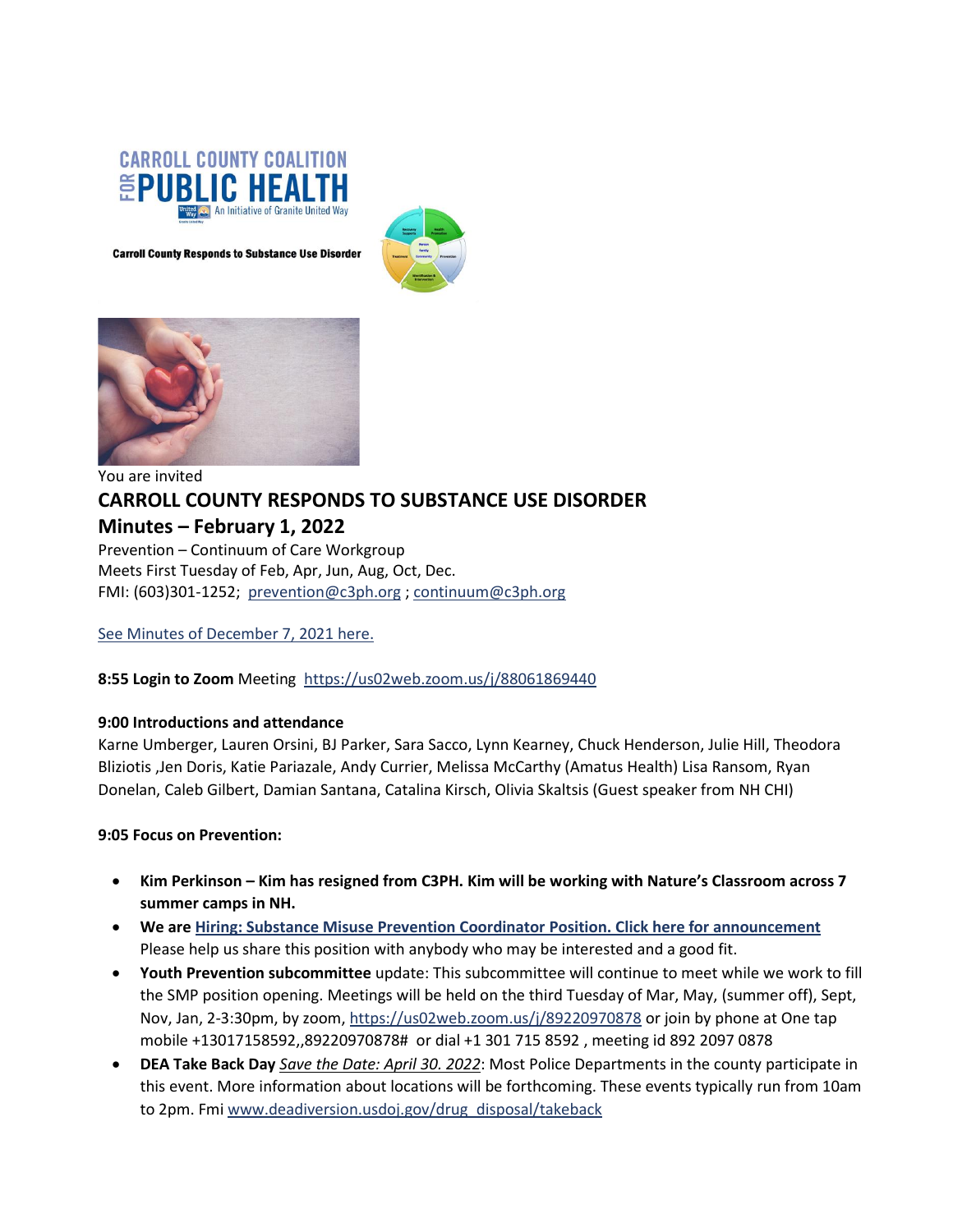- **Youth Suicide Prevention Team** year three E-Learning Slots Available. Register at links below[.](https://docs.google.com/forms/d/e/1FAIpQLSeo6XeWRPcPFZGuOXYk-wdOp6LRqTrmC40yqjrajFPomIAPpA/viewform?usp=sf_link)
	- o [Healthcare,](https://docs.google.com/forms/d/e/1FAIpQLSeo6XeWRPcPFZGuOXYk-wdOp6LRqTrmC40yqjrajFPomIAPpA/viewform?usp=sf_link) [Mental Health/SUD Provider,](https://docs.google.com/forms/d/e/1FAIpQLSfw2oLCrKLIrClB7FhH5mOfqjh3denVPqRUVMc2tfMoZnBbwQ/viewform?usp=sf_link) [School Personnel,](https://docs.google.com/forms/d/e/1FAIpQLSfyuneY39XsTgpD9Ht9xRzT8bbVmBLFN8N--BVHkM8ttkoCKA/viewform?usp=sf_link) [Gatekeeper.](https://docs.google.com/forms/d/e/1FAIpQLScNFgENE-LjEX-w-X2qKOfWWyAINxXljYpAZQcI2ydQr8-tfA/viewform?usp=sf_link)
	- o We are entering year three of the Garrett Lee Smith Suicide Prevention Grant The NAMI NH Nexus 2.0 Youth Suicide Prevention Project. This Leadership Team meets monthly. We will again have another round of E-training slots available for this grant year. These are self-paced, virtual trainings. More information is included in the links above. The Grant Implementation Team meets on the third Wed of each month, 1-2:30pm at<https://us02web.zoom.us/j/87150790253>

• **Legislative Updates** – Katie Parziale, New Futures [https://new-futures.org/issues/2022-bills-were](https://new-futures.org/issues/2022-bills-were-following)[following](https://new-futures.org/issues/2022-bills-were-following)

- o **Access to Treatment/Alcohol & Other Drugs**
	- **HB 503: RELATIVE TO TELEHEALTH & MEDICALLY ASSISTED TREATMENT FOR [SUBSTANCE USE DISORDER](https://new-futures.org/issues/2022-bills-were-following#collapse-accordion-909-1)**
	- **E** [HB 1591: ELIMINATING THE ENFORCEMENT DIVISION OF THE LIQUOR COMMISSION](https://new-futures.org/issues/2022-bills-were-following#collapse-accordion-909-2)
	- **[HB 1598: LEGALIZING THE POSSESSION & USE OF](https://new-futures.org/issues/2022-bills-were-following#collapse-accordion-909-3) CANNABIS**
	- **[HB 1622: RELATIVE TO MENTAL HEALTH PARITY](https://new-futures.org/issues/2022-bills-were-following#collapse-accordion-909-4)**
	- **[SB 275: RELATIVE TO THE OPIOID ABATEMENT TRUST FUND](https://new-futures.org/issues/2022-bills-were-following#collapse-accordion-909-5)**
- o **Children's Behavioral Health**
	- **[HB 1531: MODIFIES THE OVERSIGHT COMMISSION ON CHILDREN'S SERVICES](https://new-futures.org/issues/2022-bills-were-following#collapse-accordion-915-1)**
	- **[HB 1639: RELATIVE TO THE YOUTH RISK BEHAVIOR SURVEY IN SCHOOLS](https://new-futures.org/issues/2022-bills-were-following#collapse-accordion-915-2)**
	- **EXECTE 15 AND THE SEX 15 AT A 416 FM ASSESSMENT AND TREATMENT OF [CHILDREN IN OUT-OF-HOME PLACEMENTS](https://new-futures.org/issues/2022-bills-were-following#collapse-accordion-915-3)**
	- **E** [SB 444: RELATIVE TO CHILDHOOD ADVERSE EXPERIENCES TREATMENT & PREVENTION](https://new-futures.org/issues/2022-bills-were-following#collapse-accordion-915-4)

#### • **Young Adult Resilience & Recovery Live** Feb 16, 5:30:

#### <https://www.facebook.com/events/274415571458839>

This live event will focus on resilience and recovery options for young adults. We are partnering with a trained Occupational Wellness Facilitator, Eric Moran from White Horse Recovery, and a young adult from Carroll County. This will focus on the them of "turning stress to resilience." Please share! The event will also remain on the Building resilience MWV FB page after the event.

**iCare NH Public Awareness campaign**. <https://www.dhhs.nh.gov/icare/index.htm> C3PH will be rolling out a campaign to promote awareness of the ICare webpage and the resources contained on this page. This is part of the larger rollout of the NH Rapid Response Access Point and later the 988 number. 988 will become a live number for mental health crisis services in July 2022 (similar to 911 but for MH and SUD related issues). Be on the lookout for awareness campaign materials - FB, Conway Daily Sun, Spotify, etc.

• **NH Rapid Response Access Point Training here:<https://youtu.be/ed2oz2hWhxM> (1hr +20min Q&A)** NH Rapid Response Access Point is NOW LIVE and available 24 hours a day, 7 days a week – including holidays – by phone, text or chat to support you in your time of need. If you or someone you care about is having a mental health or substance use crisis, you can call and speak to trained and caring staff. **Beginning January 1, 2022. Contact the NH Rapid Response Access Point at 833-710-6477 or Visit NH988.com.** This is the dispatch number that activates the Mobile Crisis unit at Northern Human Services which includes clinicians and peer support services staff to serve calls originating in our region. Carroll County has already sent out Mobile Crisis Team on calls. Early calls included school age children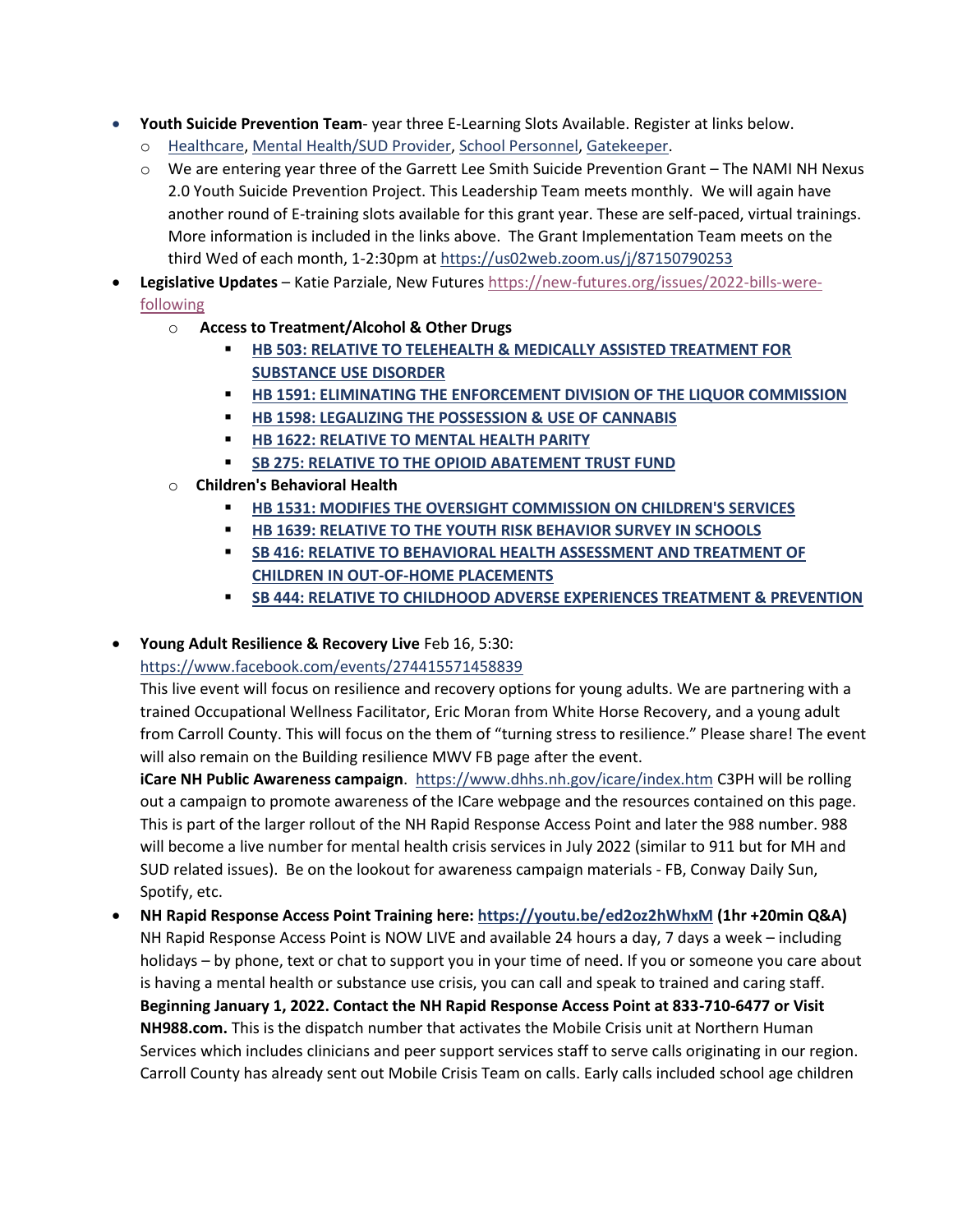under age 12 in Southern Carroll County. Fm[i https://northernhs.org/wp-content/uploads/New-](https://northernhs.org/wp-content/uploads/New-Hampshire-Rapid-Response-Access-Point.pdf)[Hampshire-Rapid-Response-Access-Point.pdf](https://northernhs.org/wp-content/uploads/New-Hampshire-Rapid-Response-Access-Point.pdf)

• **Karen Umberger.** There are many legislative efforts to support the expansion of access to mental health/behavioral health/SUD services. For example. There are efforts underway to increase the number of pediatric behavioral health beds at Hampstead Hospital. The future may see a collaboration with Portsmouth Hospital to build a Behavioral Health Hospital for adults.

## **9:30 Upcoming ECHO for SUD (and more) – Olivia Skaltsis, Citizen's Health Initiative, UNH.**

Please help spread the word for healthcare and service providers who serve persons with SUD, who have integrated primary care & behavioral health, and who serve older adults. Click on the links below for more information.

| University of New Hampshire ECHO HUB 2022 Programs FMI Olivia.Skaltsis@unh.edu |                                 |                             |                            |
|--------------------------------------------------------------------------------|---------------------------------|-----------------------------|----------------------------|
| Topic*                                                                         | <b>Promoting Child &amp;</b>    | <b>Substance Use</b>        | <b>Supporting Older</b>    |
|                                                                                | <b>Family Resilience</b>        | <b>Disorder Treatment</b>   | <b>Adult Mental Health</b> |
|                                                                                | (MCAP) Click here for           | (SUD ECHO)                  | (PEACE ECHO) Click         |
|                                                                                | <b>Flyer</b>                    | <b>Click here for flyer</b> | here for flyer             |
| <b>Intended Audience</b>                                                       | Pediatric and Family Practices, | Any organization treating   | Any organization           |
|                                                                                | Integrated Behavioral Health    | persons with SUD            | supporting older adults    |
| <b>Monthly Sessions</b>                                                        | February - November             | January - August            | February - August          |

### **9:50 Focus on the Continuum of Care (Early Identification/Intervention, Treatment, Recovery)** Updates from the Field.

- [NH December DMI report.](http://www.c3ph.org/assets/pdf/NH_DMI_Drug_Environment_Report_-_October_2021_-_UNCLASSIFIED_(2021-5040).pdf) [NH DMI Product Survey Here](http://www.c3ph.org/assets/pdf/NH_Info_and_Analysis_Center_Partner_Feedback_SURVEY_Sept_2021_.pdf) (This is the December 2021 report from the NH Drug Monitoring Initiative – DMI). NH did not see an increase of deaths related to Overdoses for CY2021. Carroll County had lowest per-capita overdose death rates.
- Carroll County SUD Expansion Project Update Damian Santana. There is still funding available for training needs related to SUD and Recovery. This can be reimbursement for training fees, payroll fees for employees' time during training, etc. Any questions, please contact Damian: [damian.santana@graniteuw.org](mailto:damian.santana@graniteuw.org)
- Treatment Updates from Treatment Providers?
	- o New Life Program/Maine Moms Memorial Hospital Program is now accepting women who are pregnant/postpartum and need substance use treatment and maternal care. FMI click on [New Life Program](http://www.c3ph.org/assets/pdf/New_Life_Program_2022_Webpage_Flyer.pdf) or [MaineMoms](http://www.c3ph.org/assets/pdf/MaineMOM-factsheet-7.8_.21_.pdf)
	- o Julie Hill, White Mountain Community Health Center: Our data from 2021 shows an increase in visits for alcohol use disorder and other substance use disorder. A positive is that folks are getting care and we are glad to be available to provide these services for the community. Otherwise, no big updates from the Health Center. I believe we are already enrolled in the SUD ECHO and the pediatric Echo is also under consideration.
	- o Melissa McCarthy & Ryan Donelan, Amatus Health/Bonfire: Transitioning to a new name True Healing Addiction and Mental Health Treatment. They oversee NH Detox in Bethlehem, NH (Formerly known as Friendship House). Working to build nursing staff at this center. Also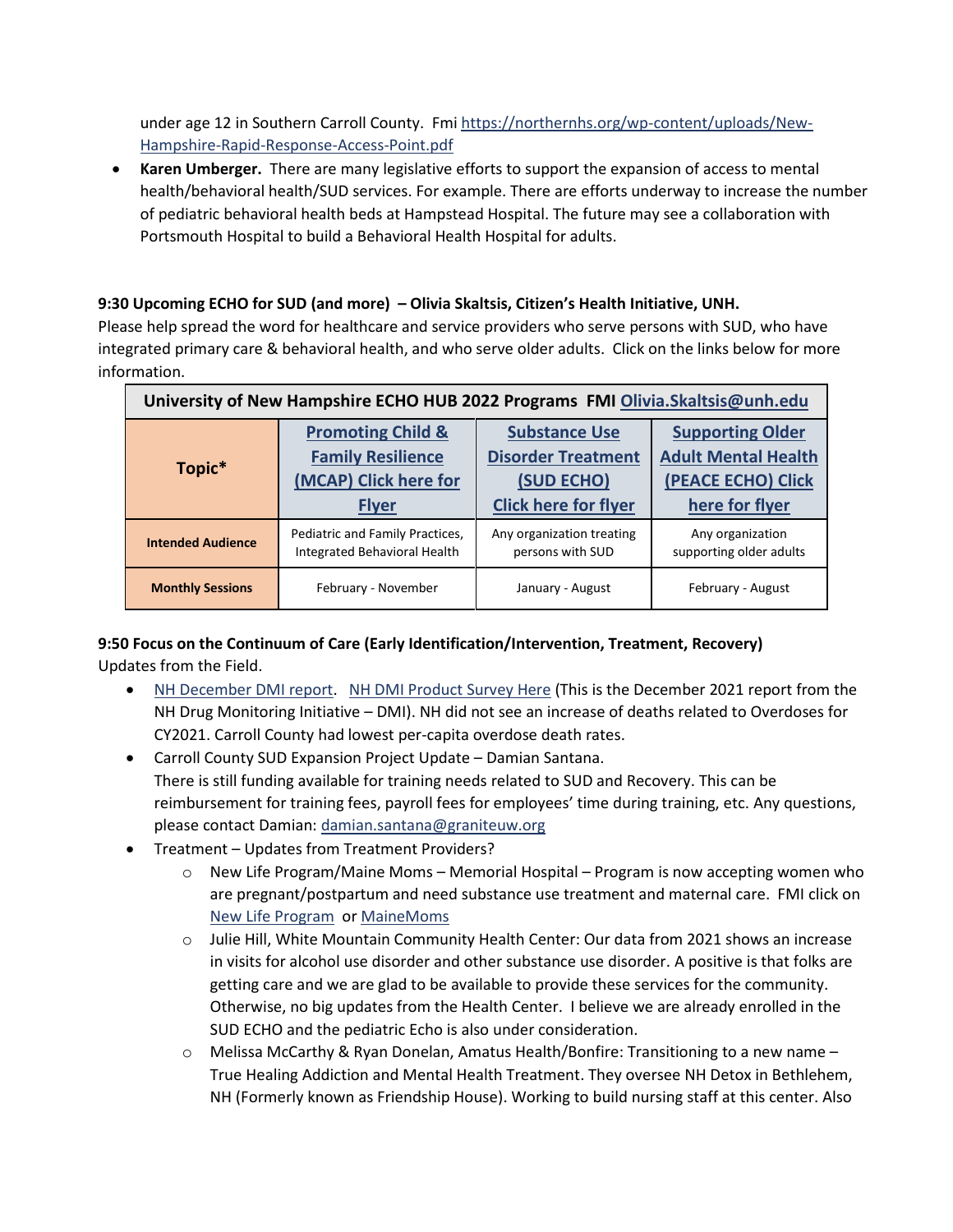has a "step-down" program and Intensive Outpatient Program. Accepts NH Medicaid, private insurance, private pay, etc. Ryan's contact here: Ryan Donelan 603-828-4467, rdonelan@amatusrecoverycenters.com, Bonfire Behavioral Health & NH Detox.

- o Lynn Kearney, Groups Recover Together: Groups will be participating in ECHO- we kick off this week. Lynn Kearney: lynn.kearney@joingroups.com fm[i https://groupsrecovery.com/](https://groupsrecovery.com/)
- Recovery Updates?
	- o *[Dec 2021 Edition. Recovery Fix Newsletter](https://nhrecoveryhub.us20.list-manage.com/track/click?u=ff337d5a901e53a80b978f4b4&id=8e8672aa7d&e=5c82b43126)* This newsletter is PACKED with information. Take a look.
	- o [Peer Strength Program](http://www.c3ph.org/assets/pdf/Peer_Strength_Flyer_2022_.pdf) SOS Recovery Peer Strength Program, SOS Recovery: This peer recovery program supports individuals with SUD and involved with the criminal justice system. Peer support specialists have lived experience with SUD and criminal justice system. (*[see flyer](http://www.c3ph.org/assets/pdf/Peer_Strength_Flyer_2022_.pdf)  [here\).](http://www.c3ph.org/assets/pdf/Peer_Strength_Flyer_2022_.pdf)*

10:25 Other updates? Announcements?

- NH Food Bank Mobile Food Pantry, Thu Feb 3, 12-2, Ham Arena, Conway. [See flyer here.](http://www.c3ph.org/assets/pdf/Conway_Mobile_Food_Pantry_2022_02_03.pdf)
- Children Unlimited is assisting currently enrolled families with NH Children's Trust. Family Assistance Funds. Fmi Cathy Livingston.
- Lauren Orsini, Children Unlimited: The Family Resource is here to help families with children under 21. The Family Connections Resource Center at Children Unlimited: (603) 447-6356.
- **It's Tax Season. Free Tax Prep Assistance: Two ways to file for free**
	- $\circ$  Call 211 or visit nhtaxhelp.org to schedule a virtual appointment with an IRS certified tax preparer. (Toll-free outside of NH: 1-866-444-4211)
	- $\circ$  Visit<https://myfreetaxes.com/> to prepare your own return, for free, online, with guidance from a toll-free helpline.
- Emergency Rental Assistance still open: <https://www.capnh.org/> Will likely be available through 2024.
- BJ Parker, Town of Conway: Transitioning money from Life Alert grant to emergency assistance. For Conway Residents, will ask that they apply for Emergency rental Assistance first. Assistance must be COVID related and can cover things such as gas money, car repairs, etc. Contact BJ Parker for more information: [bjparker1@conwaynh.org](mailto:%3cbjparker1@conwaynh.org)
- Chuck Henderson, Senator Shaheen's Office: The Build Back Better plan is still stalled in congress. There may be some concessions to move it forward, but hopeful that money for housing moves forward.

10:30 Adjourn.

Happy Valentine's Day Season! Thanks for all you do! If you would like to unsubscribe from this email list, send a message that says "unsubscribe" to [continuum@c3ph.org](mailto:continuum@c3ph.org).

Catalina Kirsch[, continuum@c3ph.org](mailto:continuum@c3ph.org)